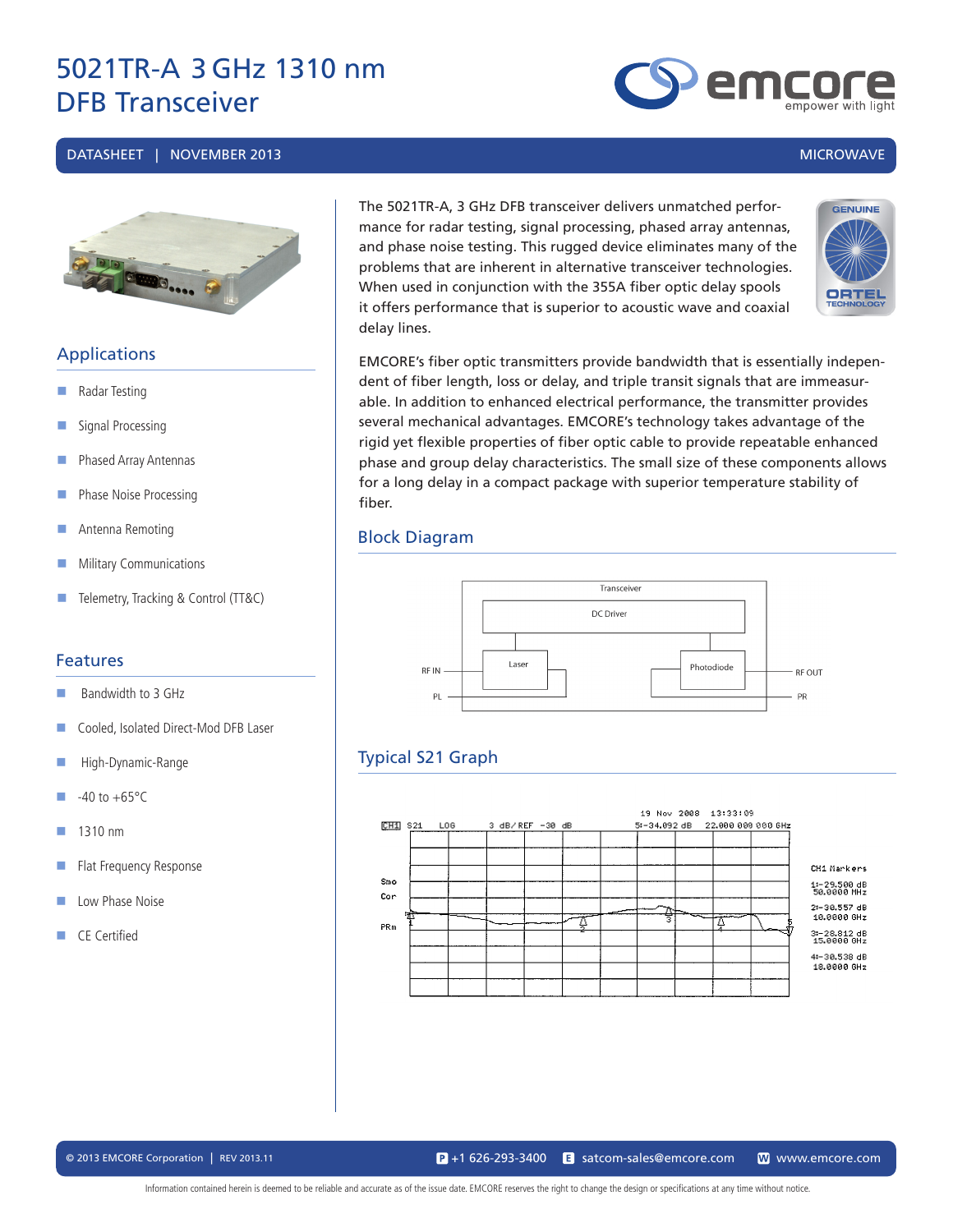DATASHEET | NOVEMBER 2013 | MICROWAVE | 2009 | MICROWAVE | 2009 | MICROWAVE | 2009 | MICROWAVE

#### Absolute Maximum Ratings

Stresses in excess of the absolute maximum ratings can cause permanent damage to the device. These are absolute stress ratings only. Functional operation of the device is not implied at these or any other conditions in excess of those given in the operational sections of the data sheet. Exposure to absolute maximum ratings for extended periods can adversely affect device reliability.

| <b>Parameter</b>                         | Symbol                  | <b>Condition</b>         | <b>Min</b> | <b>Max</b> | <b>Unit</b> |
|------------------------------------------|-------------------------|--------------------------|------------|------------|-------------|
| Operating Temperature Range of Baseplate | י∩ <sup>ו</sup>         | continuous               | $-40$      | $+65$      | ۹٢          |
| Storage Temperature                      | $\overline{\text{SIG}}$ | $\overline{\phantom{a}}$ | $-55$      | $+85$      | $^{\circ}C$ |
| RF Input Power                           |                         | 60 seconds               | ٠          | 20         | dBm         |

#### Electrical Characteristics

| <b>Parameter</b>                                                   | 5021TR-A | <b>Unit</b>     |
|--------------------------------------------------------------------|----------|-----------------|
| Upper Band Edge Frequency, min                                     | 3        | GH <sub>7</sub> |
| Lower Band Edge Frequency, max                                     | 0.05     | GHz             |
| Amplitude Flatness, max <sup>3</sup>                               | 4.0      | dB p-p          |
| Transmitter Gain (TG), $1 \text{ GHz}^2$                           | $-17$    | db (W/A)        |
| Receiver Gain (RG), 1 GHz <sup>2</sup>                             | $-11$    | db (A/W)        |
| Input RF Return Loss, max <sup>3</sup><br>0.05 GHz - 3.0 GHz       | $-7.0$   | dB              |
| Output RF Return Loss, max<br>$0.05$ GHz - $3.0$ GHz               | $-9.0$   | dB              |
| Impedance, typ                                                     | 50       | Ohm             |
| Input 1 dB Compression, min <sup>3</sup>                           | $+20$    | dBm             |
| Input Third Order Intercept <sup>3</sup><br>$0.05$ GHz $-$ 3.0 GHz | $+30$    | dBm             |
| Noise Figure<br>$0.05$ GHz $-3.0$ GHz                              | 44       | dB              |

1. Tested at 25°C unless noted otherwise.

2. Link RF Gain<sub>dR</sub> = TG + RG-2\* FiberLoss<sub>dR</sub>(assumes R<sub>IN</sub> = R<sub>OUT</sub>)

3. Performance applies only within frequency band specified by the model number.

### Optical Characteristics

| <b>Parameter</b>                      | <b>Specifications</b> | <b>Unit</b>              |
|---------------------------------------|-----------------------|--------------------------|
| Fiber                                 | Single mode (9/125)   | μm                       |
| <b>Optical Connectors</b>             | SC/APC or FC/APC      | $\overline{\phantom{0}}$ |
| 5021 Optical Transmitter Output Power | 9 to 11               | dBmo                     |
| Optical Receiver Input Power          | 10                    | dBmo, max                |
| Delay - Tx Optical                    | 75                    | ns, max                  |
| Delay - Rx Optical                    | 7.5                   | ns, max                  |

#### DC Interface Characteristics

| Pin Number | <b>Min</b> | <b>TVD</b>  | <b>Max</b> | <b>Max Ripple</b> | <b>Current</b> |
|------------|------------|-------------|------------|-------------------|----------------|
|            | 11V        | $\sim$      | 16 V       | $100$ mV p-p      | $0.3A$ max     |
|            | 4.5V       | <b>Carl</b> | 5.5V       | $200$ mV p-p      | $1.6A$ max     |

Information contained herein is deemed to be reliable and accurate as of the issue date. EMCORE reserves the right to change the design or specifications at any time without notice.

emc empower with liah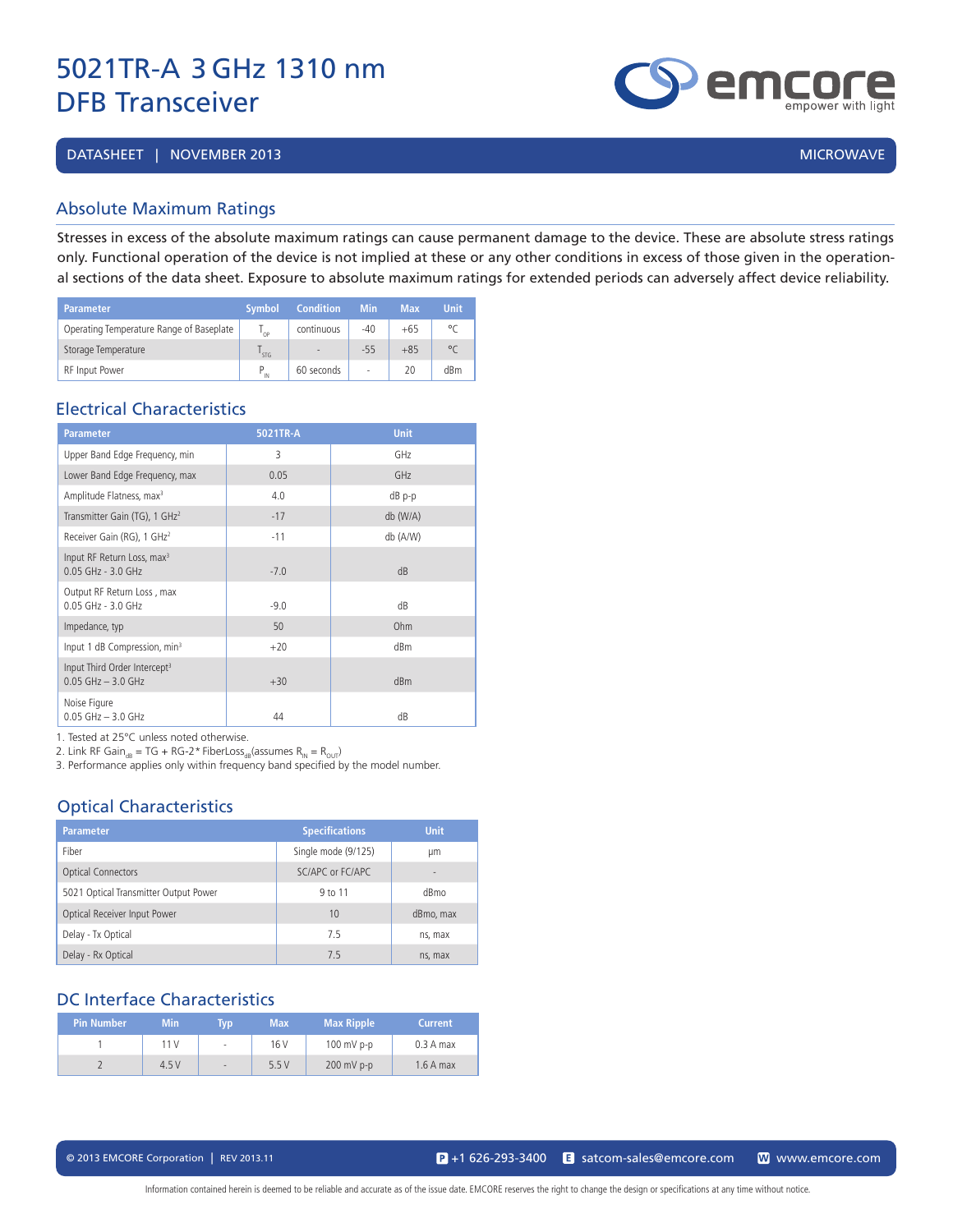#### DATASHEET | NOVEMBER 2013 | MICROWAVE | MICROWAVE | MICROWAVE | MICROWAVE | MICROWAVE

**emgore** 

Pin/Package Information

Nine-Pin, Male D-Sub Connector

| <b>Pin Number</b> | <b>Function</b>              |
|-------------------|------------------------------|
| 1                 | $+15$ VDC                    |
| $\overline{2}$    | $+5$ VDC                     |
| 3                 | Not Used                     |
| $\overline{4}$    | Ground                       |
| 5                 | Ground                       |
| 6                 | Photodiode Current Monitor   |
| 7                 | Alarm Common                 |
| 8                 | <b>Laser Current Monitor</b> |
| 9                 | Alarm                        |

### Outline Drawing